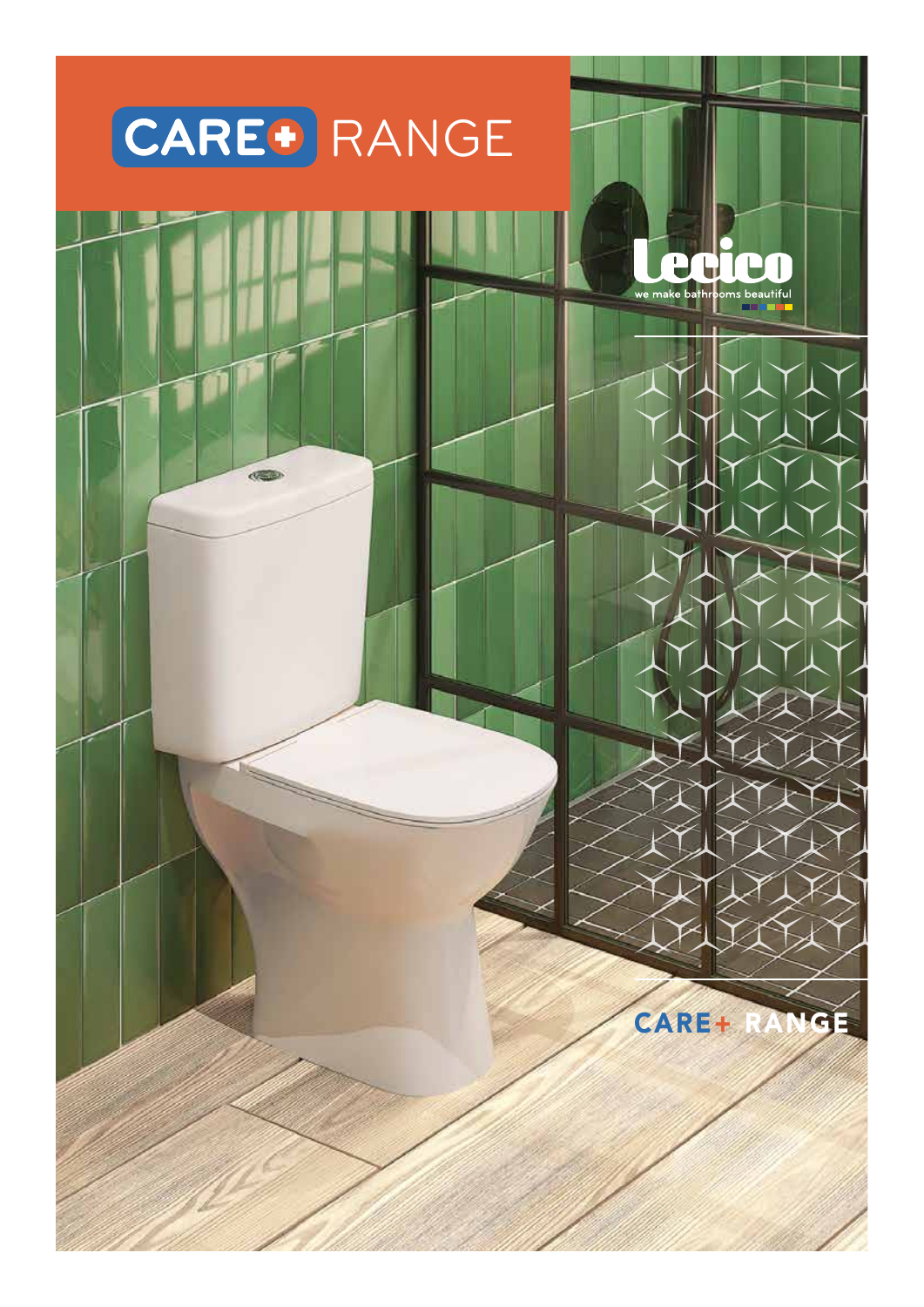Beautifully designed to meet specific needs for accessibility, form and function

# **TYTYTYYTYYTY** LITTITITITITIT YUYUYUYUYUYUYU YIYIYIYIYIYIY IYIYIYI YAYAY IYIYIYI

LAGUNA RIMLESS BACK-TO-WALL RAISED HEIGHT MEDICAL PAN

# **INDEX**

| <b>LAGUNA RIMLESS BACK-TO-WALL</b><br>RAISED HEIGHT MEDICAL PAN  B                                                     |                |
|------------------------------------------------------------------------------------------------------------------------|----------------|
|                                                                                                                        |                |
| . 2<br>ATLAS 60CM MEDICAL BASIN                                                                                        |                |
| ATLAS 50CM MEDICAL BASIN WITH 2-PIECE<br>CONCEALED STABILITY BRACKETS COMBO  4                                         |                |
| ATLAS 60CM MEDICAL BASIN WITH 2-PIECE<br>CONCEALED STABILITY BRACKETS COMBO  4                                         |                |
| CONCEALED STABILITY BASIN BRACKETS 5                                                                                   |                |
| ATLAS PARAPLEGIC ASSISTED MOBILITY CLOSE-<br>COUPLE WC SET (SIDE FLUSH, RAISED HEIGHT) 7                               |                |
| ATLAS RAISED PARAPLEGIC CC WITH 2-PIECE<br><b>GRAB RAILS COMBO (DOG-LEG GRAB RAIL &amp;</b>                            | $\overline{7}$ |
| ATLAS PARAPLEGIC ASSISTED MOBILITY LOW<br>LEVEL WC SET (SIDE FLUSH, RAISED HEIGHT)  8                                  |                |
| ATLAS RAISED PARAPLEGIC LL WITH 2-PIECE<br><b>GRAB RAILS COMBO (DOG-LEG GRAB RAIL</b><br>AND CISTERN GRAB RAIL)<br>. 8 |                |
| <b>COMFORT ROUND CLOSE COUPLE WC</b><br>WITH SOFT CLOSE SEAT BOX SET<br>(TOP FLUSH DUAL PUSH BUTTON)  9                |                |
| LAGUNA BACK-TO-WALL PARAPLEGIC /<br>ASSISTED MOBILITY RAISED HEIGHT PAN 10                                             |                |
| LAGUNA RIMLESS BACK-TO-WALL RAISED<br>$\ldots$ . 10<br><b>HEIGHT MEDICAL PAN</b>                                       |                |
| C2 SQUARED WALL-HUNG RIMLESS PAN<br>WITH SOFT CLOSE SEAT                                                               |                |
| GEO RIMLESS WALL-HUNG PAN 13                                                                                           |                |
| LAGUNA RIMLESS BACK-TO-WALL RAISED<br>14<br>HEIGHT MEDICAL PAN                                                         |                |
| MATRIX RIMLESS WALL-HUNG PAN                                                                                           |                |
| VOLTA RIMLESS WALL-HUNG PAN WITH SOFT<br><b>CLOSE SEAT</b><br>. 16                                                     |                |
| ZAMBEZI RIMLESS WALL-HUNG PAN<br>17<br>WITH SOFT CLOSE SEAT                                                            |                |
| LAGUNA BACK-TO-WALL PARAPLEGIC /<br>ASSISTED MOBILITY RAISED HEIGHT PAN<br>$\dots$ 18                                  |                |
| ATLAS RAISED PARAPLEGIC LL WITH 2-PIECE<br><b>GRAB RAILS COMBO (DOG-LEG GRAB RAIL</b><br>AND CISTERN GRAB RAIL)        |                |
| ATLAS RAISED PARAPLEGIC CC & 2-PIECE<br><b>GRAB RAILS COMBO [DOG-LEG GRAB RAIL</b>                                     |                |
|                                                                                                                        |                |
|                                                                                                                        |                |

# **LECICO CARE+ RANGE**

**Accessible bathrooms** are an absolute necessity for people living with mobility / health challenges and conditions.

A crucial part of inclusive spaces, their design features allow people to use the bathroom facilities as independently and safely as possible.

Lecico proudly offers a **Care+ Range** specifically suited for bathroom environments as used by/in:

- Elderly individuals
- Frail individuals
- Individuals with permanent and semi-permanent physical mobility concerns or challenges
- Individuals with temporary mobility concerns or challenges (including post-operative patients, individuals with sports injuries, individuals with orthopaedic injuries)
- Healthcare and medical environments (including hospitals, clinics, specialists' consulting rooms, medical practices, treatment rooms, radiology clinics, path labs, veterinary practices etc.).
- Physical rehabilitation and treatment facilities (including physiotherapy treatment centres, sports injury facilities)
- Wheelchair users
- Clinics and treatment centres for aestheticians, cosmetologists and allied health and beauty services
- Strictly sterile medical, pharmaceutical and pathology laboratories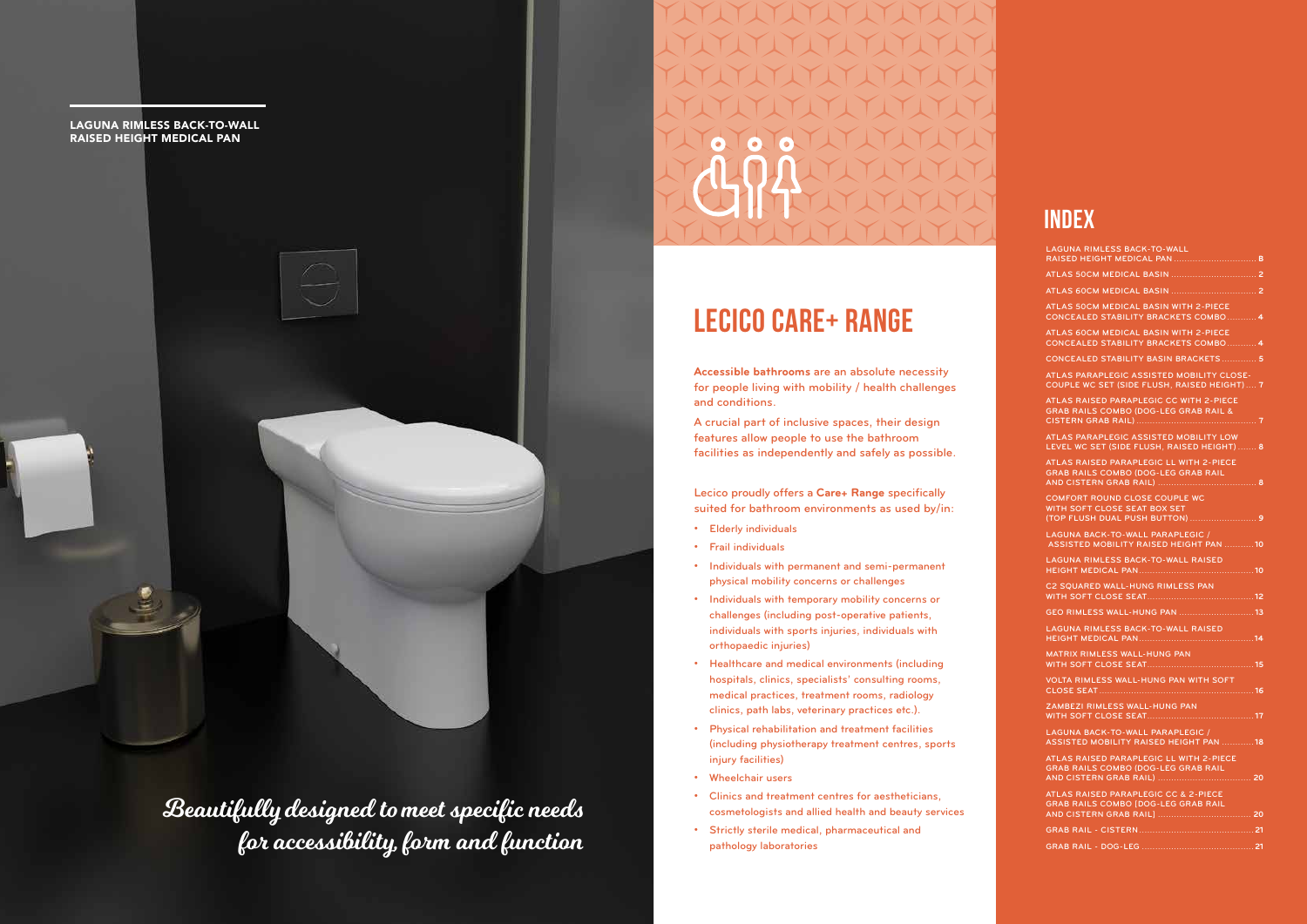

# CAREO RANGE

### ATLAS 50CM MEDICAL BASIN

#### PRODUCT CODE: ATLBASMED0500UE <sup>|</sup> W 502 | H 177 | D 418

50cm wall-hung basin designed for health and medical sites. Perfect for sterile and safe environments that prioritise cleanliness and germ-avoidance. No overflow hole and chainstay holes, and no tap holes for germ / bacteria accumulation.

# CARE<sup>+</sup> RANGE

# MEDICAL BASINS

Generously sized wall-hung basins designed for health and medical sites. Perfect for sterile and safe environments that prioritise cleanliness and germ-avoidance. No overflow hole and no tap holes for germ / bacteria accumulation. Recommended for hospitals, medical practices, elderly care facilities, veterinary practices, health clinics, sterile laboratories and more.







### ATLAS 60CM MEDICAL BASIN

PRODUCT CODE: ATLBASMED0600UE <sup>|</sup> W 600 | H 210 | D 492

Generously sized, 60cm wall-hung basin designed for health and medical sites. Perfect for sterile and safe environments that prioritise cleanliness and germ-avoidance. No overflow hole and chain-stay holes, and no tap holes for germ / bacteria accumulation.



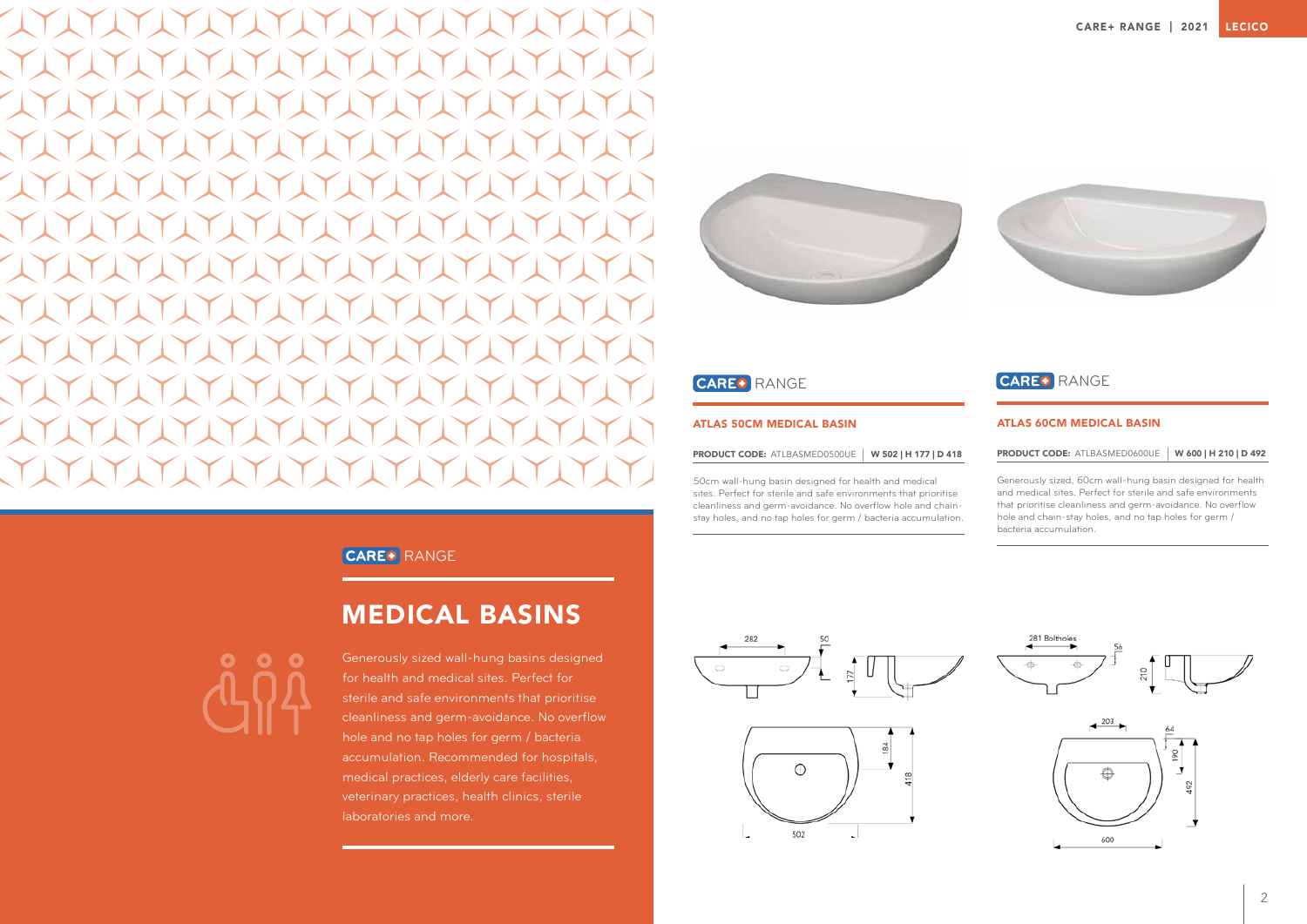#### ATLAS 50CM MEDICAL BASIN WITH 2-PIECE CONCEALED STABILITY BRACKETS COMBO

PRODUCT CODE: ATLDUOMED0500UE <sup>|</sup> W 502 | H 177 | D 418



### CARE+ RANGE

# MEDICAL BASIN BRACKETS AND BASIN/BRACKET **COMBOS**



### ATLAS 60CM MEDICAL BASIN WITH 2-PIECE CONCEALED STABILITY BRACKETS COMBO

PRODUCT CODE: ATLDUOMED0600UE <sup>|</sup> W 600 | H 210 | D 492



As a recommended complement or addition to either the Atlas 50cm Medical Basin, or to the Alas 60cm Medical Basin, we recommend our Concealed Stability Basin Brackets. This 2-piece (powder-coated steel) bracket set provides additional basin mounting security and strength. This is particularly important in bathrooms used by individuals that might lean on the basin due to mobility challenges.

The **Atlas Medical Basins with 2-piece Concealed Stability Brackets Combo** comprise a medical wallmounted basin, as well as a 2-piece, powder-coated Concealed Stability Bracket set.

This 2-piece (powder-coated steel) bracket set provides additional basin mounting security and strength. This is particularly important in bathrooms used by individuals that might lean on the basin due to mobility challenges.

The Lecico Atlas Medical Basins have no tap, overflow or chain-stay holes - this makes them ideal for medical/ sterile environments.



### CARE<sup>+</sup> RANGE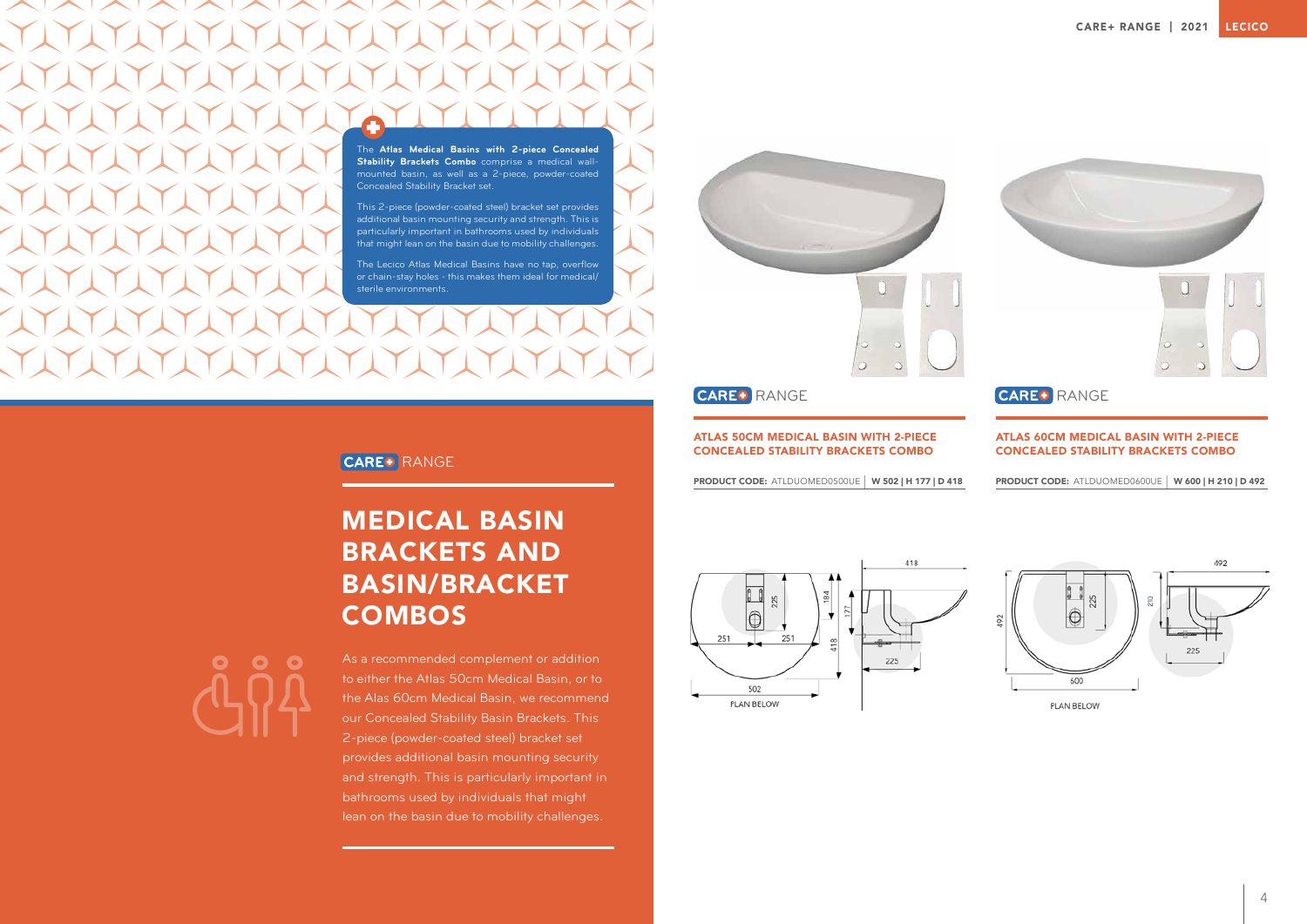### CONCEALED STABILITY BASIN BRACKETS

PRODUCT CODE: FIXSPABRKOMEDUS0 <sup>|</sup> W 70 | H 70 | D 175

# RAISED HEIGHT **WCs**

The Lecico Concealed Stability Basin Brackets for additional basin mounting strength and peace of mind.



Raised Height WCs are more comfortable and convenient to use because the toilet pans are taller in height. The extra 5cm-12cm in raised height means that it is easier and more comfortable to lower your body and sit on it. The extended height is really appreciated by wheelchair users, taller people, as well as by people that are frail, or, people who struggle with lower back pain.



# CARE+ RANGE



## CARE<sup>+</sup> RANGE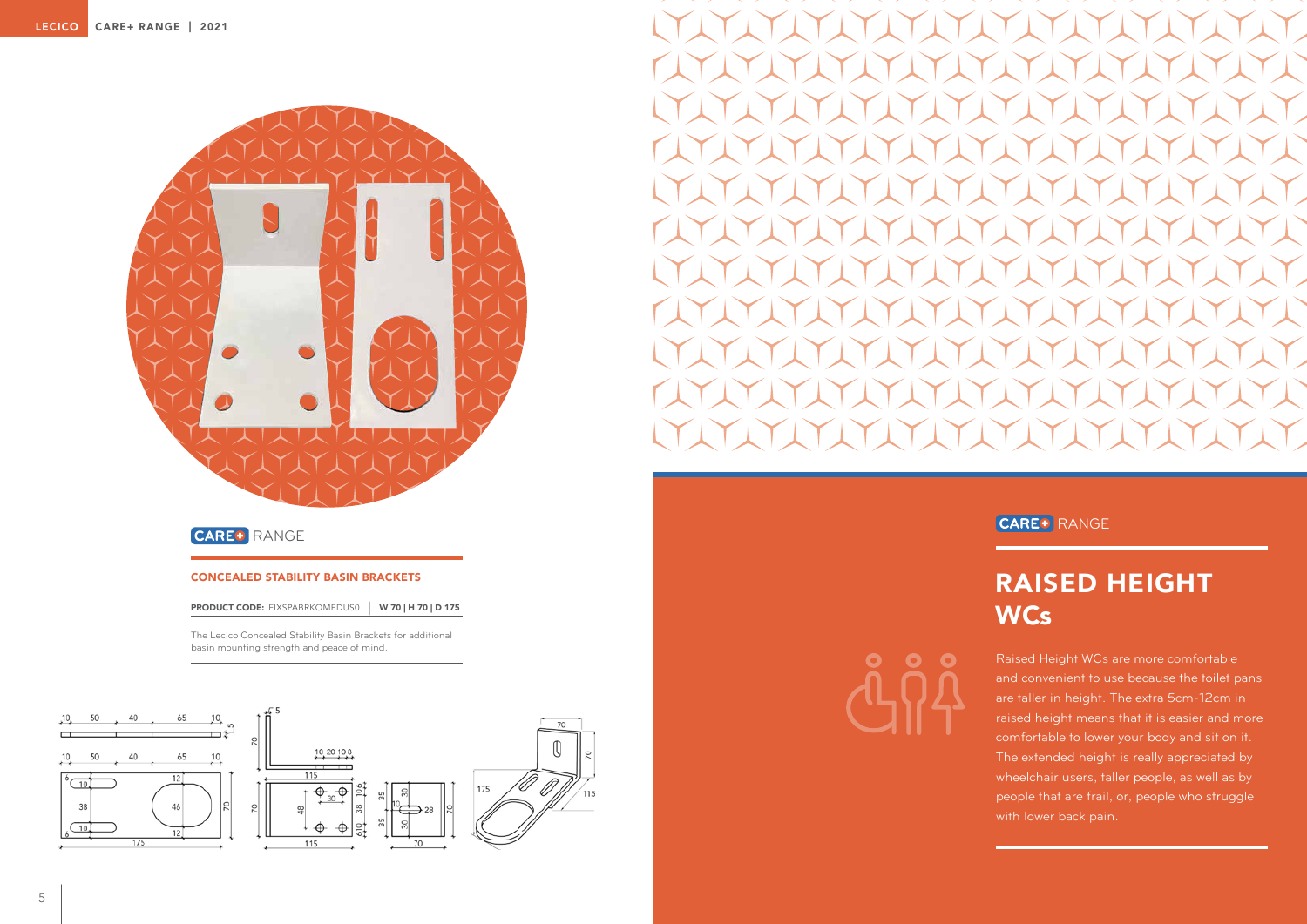



## CARE PRANGE CARE RANGE

#### ATLAS PARAPLEGIC ASSISTED MOBILITY CLOSE-COUPLE WC SET (SIDE FLUSH, RAISED HEIGHT)

| PAN:            | PARPANCCF0000UE                   | W 443   H 855   D 731 |
|-----------------|-----------------------------------|-----------------------|
| <b>CISTERN:</b> | PARCISSFLONOMUE                   |                       |
|                 | <b>MECHANISM:</b> DUTMECPAROCCMUS |                       |

The ideal Close Couple WC set for mobility assistance bathroom facilities.



ATLAS RAISED PARAPLEGIC CC WITH 2-PIECE GRAB RAILS COMBO (DOG-LEG GRAB RAIL &

CISTERN GRAB RAIL)







## PRODUCT CODE: PARSETCCB0RAIBE <sup>|</sup> W 443 | H 855 | D 731 The addition of the mobility assistance grab rails provides secure grab reach and leverage for users.

#### ATLAS PARAPLEGIC ASSISTED MOBILITY LOW LEVEL WC SET (SIDE FLUSH, RAISED HEIGHT)

| <b>PAN:</b>     | PARPANLLF0000UE | W 460   H 1033   D 790 |
|-----------------|-----------------|------------------------|
| <b>CISTERN:</b> | PARCISLLSONOMUE |                        |
|                 |                 |                        |

MECHANISM: DUTMECPAR0LLMUS

The ideal Low Level WC set for mobility assistance bathroom facilities.





### ATLAS RAISED PARAPLEGIC LL WITH 2-PIECE GRAB RAILS COMBO (DOG-LEG GRAB RAIL AND CISTERN GRAB RAIL)

PRODUCT CODE: PARSETLLB0RAIBE | W 460 | H 1033 | D 790

The addition of the mobility assistance grab rails provides secure grab reach and leverage for users.





# CARE: RANGE CARE: RANGE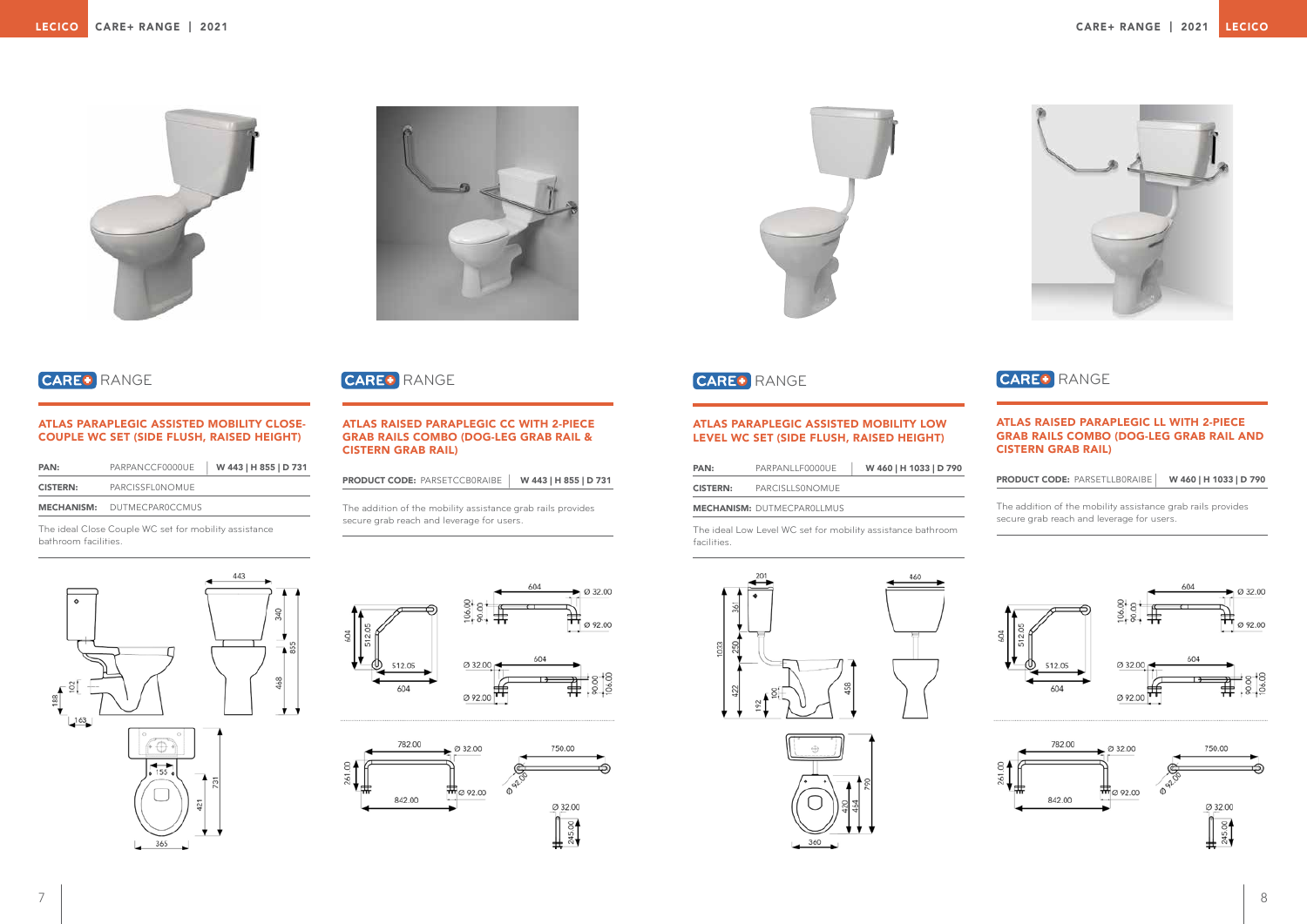### LAGUNA RIMLESS BACK-TO-WALL RAISED HEIGHT MEDICAL PAN

PRODUCT CODE: LAGPANBTW0RIMUE <sup>|</sup> W 360 | H 475 | D 745

The ideal solution for bathrooms that cater towards wheelchair users, as well as users that require mobility assistance. The Rimless pan is perfect for environments requiring strict hygiene protocols, as well as concerted germ-avoidance.











CARE<sup>O</sup> RANGE

#### LAGUNA BACK-TO-WALL PARAPLEGIC / ASSISTED MOBILITY RAISED HEIGHT PAN

PRODUCT CODE: LAGPANBTW0PARUE <sup>|</sup> W 360 | H 458 | D 560

The ideal solution for bathrooms that cater towards wheelchair users, as well as users that require mobility assistance.





# CARE<sup>O</sup> RANGE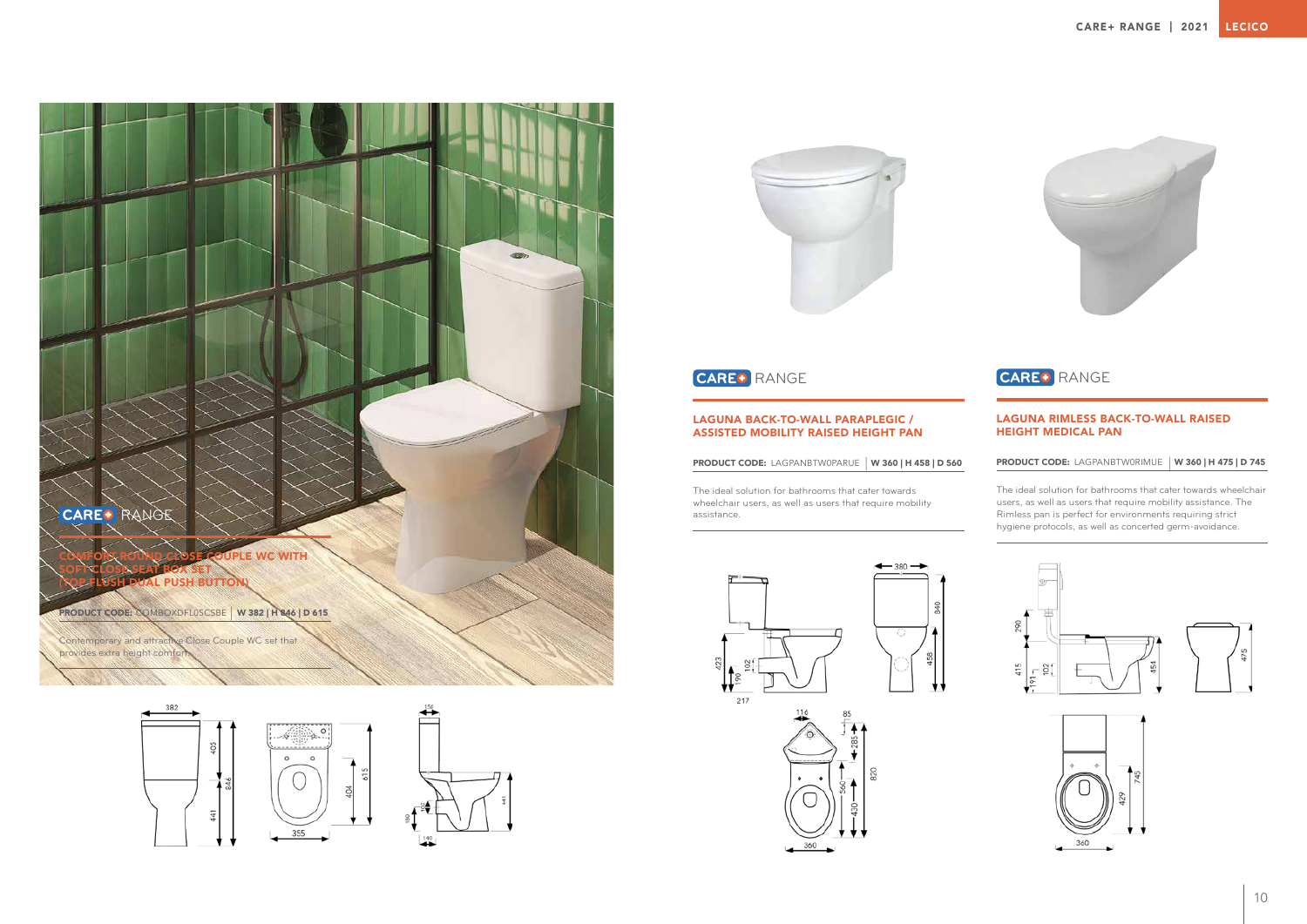## CARE+ RANGE

#### C2 SQUARED WALL-HUNG RIMLESS PAN WITH SOFT CLOSE SEAT

#### PRODUCT CODE: C2SDUOWHU0SCSBE <sup>|</sup> W 350 | H 400 | D 528

Luxury and practicality. The Rimless pan is perfect for environments requiring strict hygiene protocols, as well as concerted germ-avoidance.







# RIMLESS WCs

A RIMLESS toilet is a toilet pan that does not have the traditional inside rim. Instead of water flowing into the bowl all the way round the rim, a direct flush technique shoots water around the edge of a smooth pan. As there is no rim, rimless toilets are easy to clean and more hygienic than a traditional toilet.

WHAT MAKES RIMLESS TOILETS SO GREAT?

MORE HYGIENIC – Hard-to-reach areas of a traditional toilet pan are breeding grounds for germs to hide. Without this rim and with the advanced flushing system washing those germs away, rimless toilets provide a more hygienic day-to-day experience.

EASIER TO CLEAN – no inner rim means that cleaning the inside of the toilet pan is so much easier.

IMPROVED FLUSH TECHNOLOGY – Rimless toilets provide improved and more targeted flush performance.

![](_page_7_Picture_8.jpeg)

![](_page_7_Figure_20.jpeg)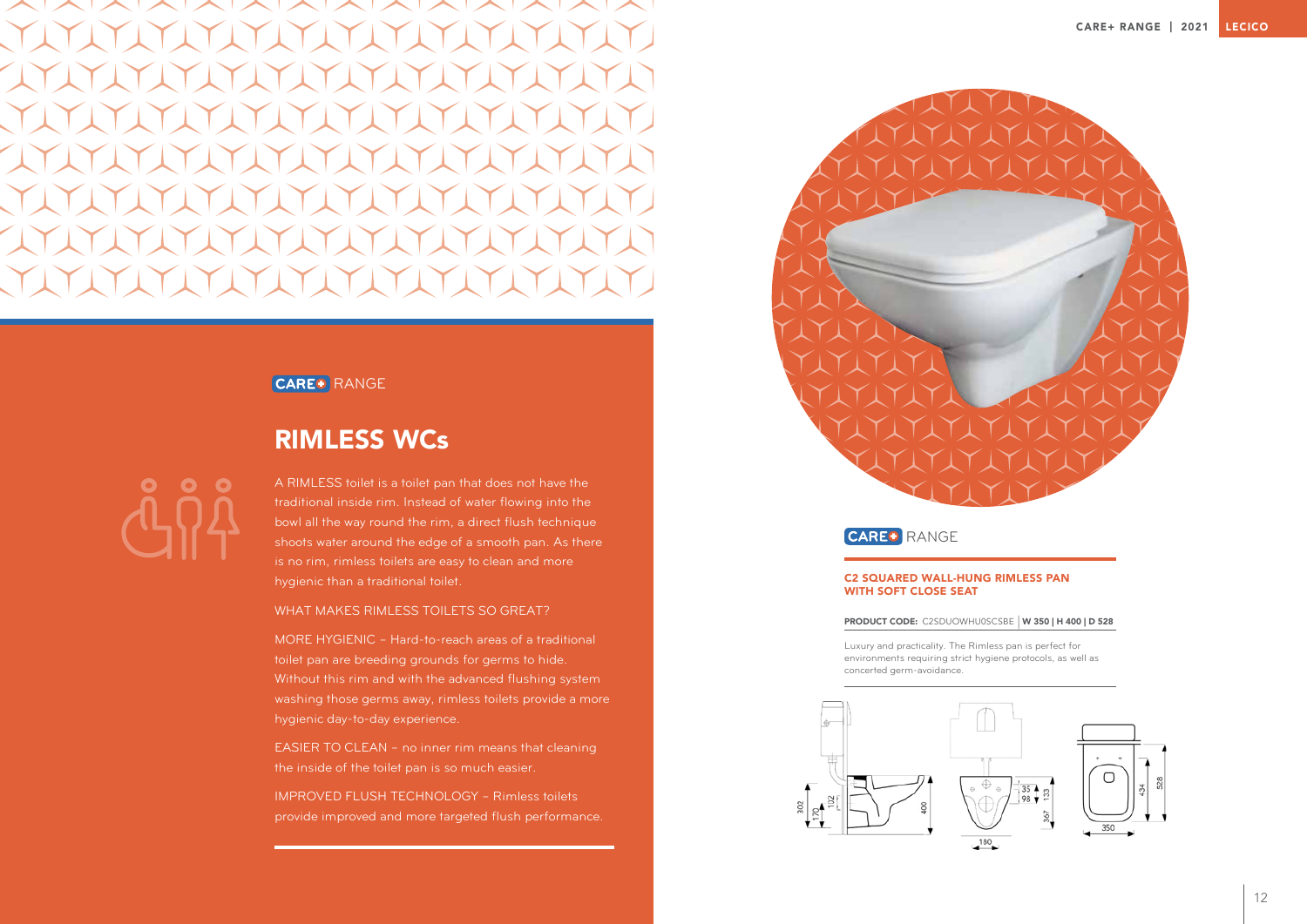![](_page_8_Picture_1.jpeg)

![](_page_8_Figure_2.jpeg)

![](_page_8_Picture_3.jpeg)

#### LAGUNA RIMLESS BACK-TO-WALL RAISED HEIGHT MEDICAL PAN

#### PRODUCT CODE: LAGPANBTW0RIMUE <sup>|</sup> W 360 | H 475 | D 745

An ideal choice for mobility assistance bathroom facilities.

The Rimless pan is perfect for environments requiring strict hygiene protocols, as well as concerted germ-avoidance.

![](_page_8_Figure_9.jpeg)

![](_page_8_Picture_4.jpeg)

![](_page_8_Figure_15.jpeg)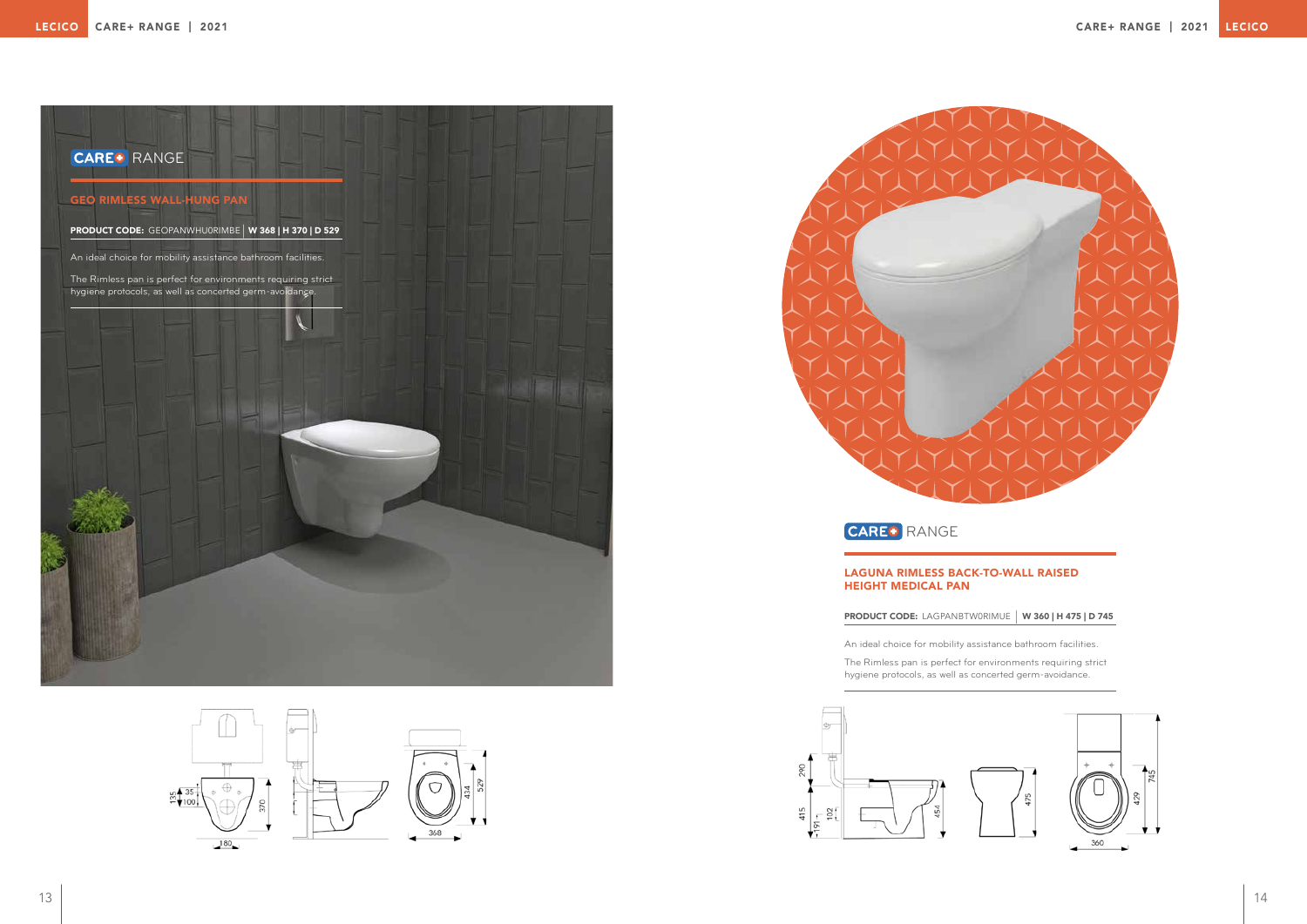![](_page_9_Picture_1.jpeg)

![](_page_9_Figure_2.jpeg)

![](_page_9_Picture_3.jpeg)

#### VOLTA RIMLESS WALL-HUNG PAN WITH SOFT CLOSE SEAT

PRODUCT CODE: VOLDUOWHU0SCSBC | W 345 | H 340 | D 510

Sleek practicality. The Rimless pan is perfect for environments requiring strict hygiene protocols, as well as concerted germavoidance.

![](_page_9_Picture_8.jpeg)

![](_page_9_Picture_4.jpeg)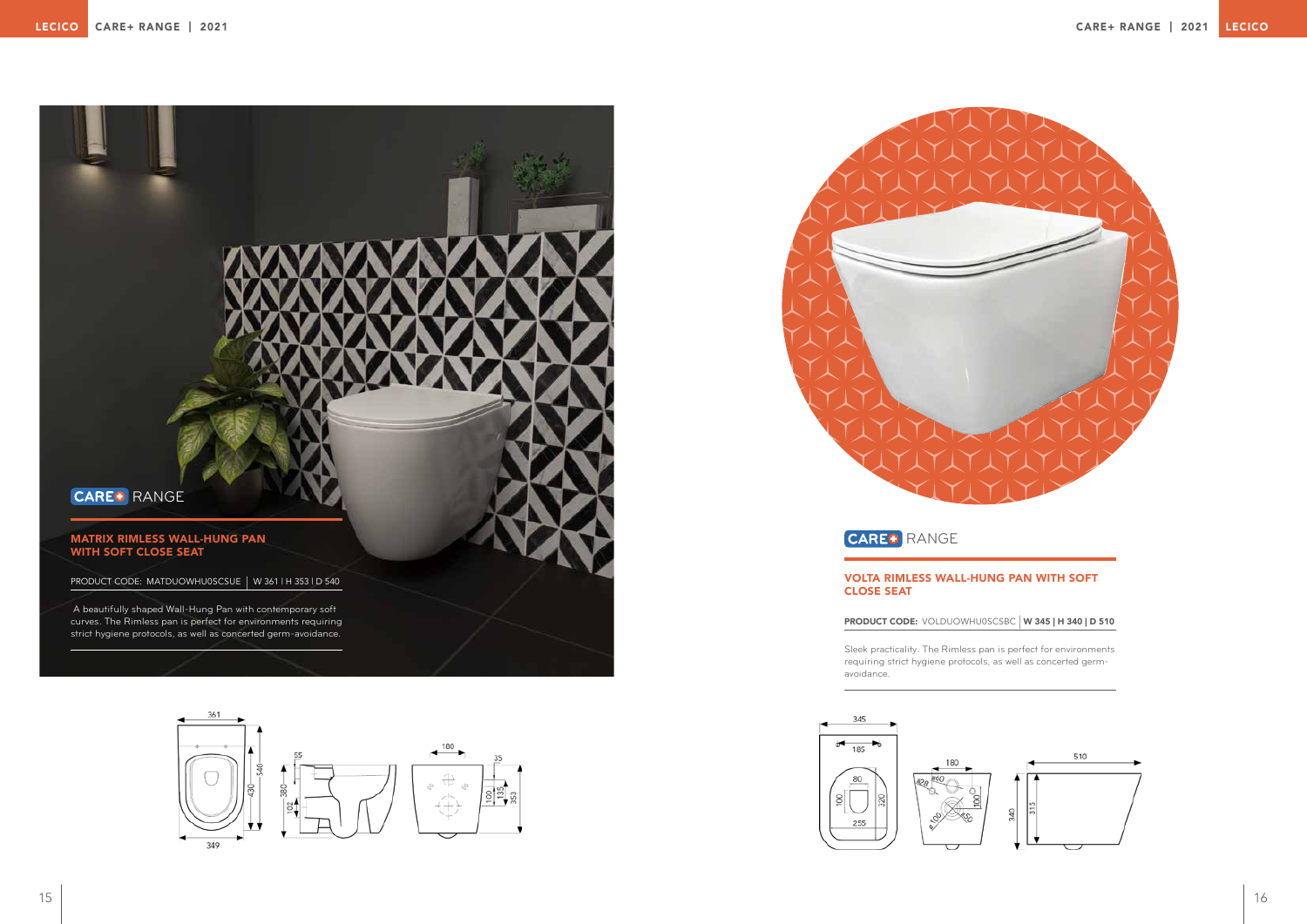![](_page_10_Picture_1.jpeg)

![](_page_10_Picture_2.jpeg)

![](_page_10_Picture_3.jpeg)

![](_page_10_Picture_4.jpeg)

# CARES RANGE

#### LAGUNA BACK-TO-WALL PARAPLEGIC / ASSISTED MOBILITY RAISED HEIGHT PAN

PRODUCT CODE: LAGPANBTW0PARUE <sup>|</sup> W 360 | H 458 | D 560

An ideal choice for mobility assistance bathroom facilities.

![](_page_10_Figure_16.jpeg)

### ZAMBEZI RIMLESS WALL-HUNG PAN WITH SOFT CLOSE SEAT

PRODUCT CODE: ZAMDUOWHU0SCSBC <sup>|</sup> W 360 | H 355 | D 555

A perpetual favourite, the Zambezi Rimless Wall-Hung Pan is seriously stylish, and beautifully shaped. The Rimless pan is perfect for environments requiring strict hygiene protocols, as well as concerted germ-avoidance.

![](_page_10_Figure_9.jpeg)

![](_page_10_Picture_10.jpeg)

![](_page_10_Picture_11.jpeg)

CAREO RANGE

![](_page_10_Figure_20.jpeg)

![](_page_10_Figure_21.jpeg)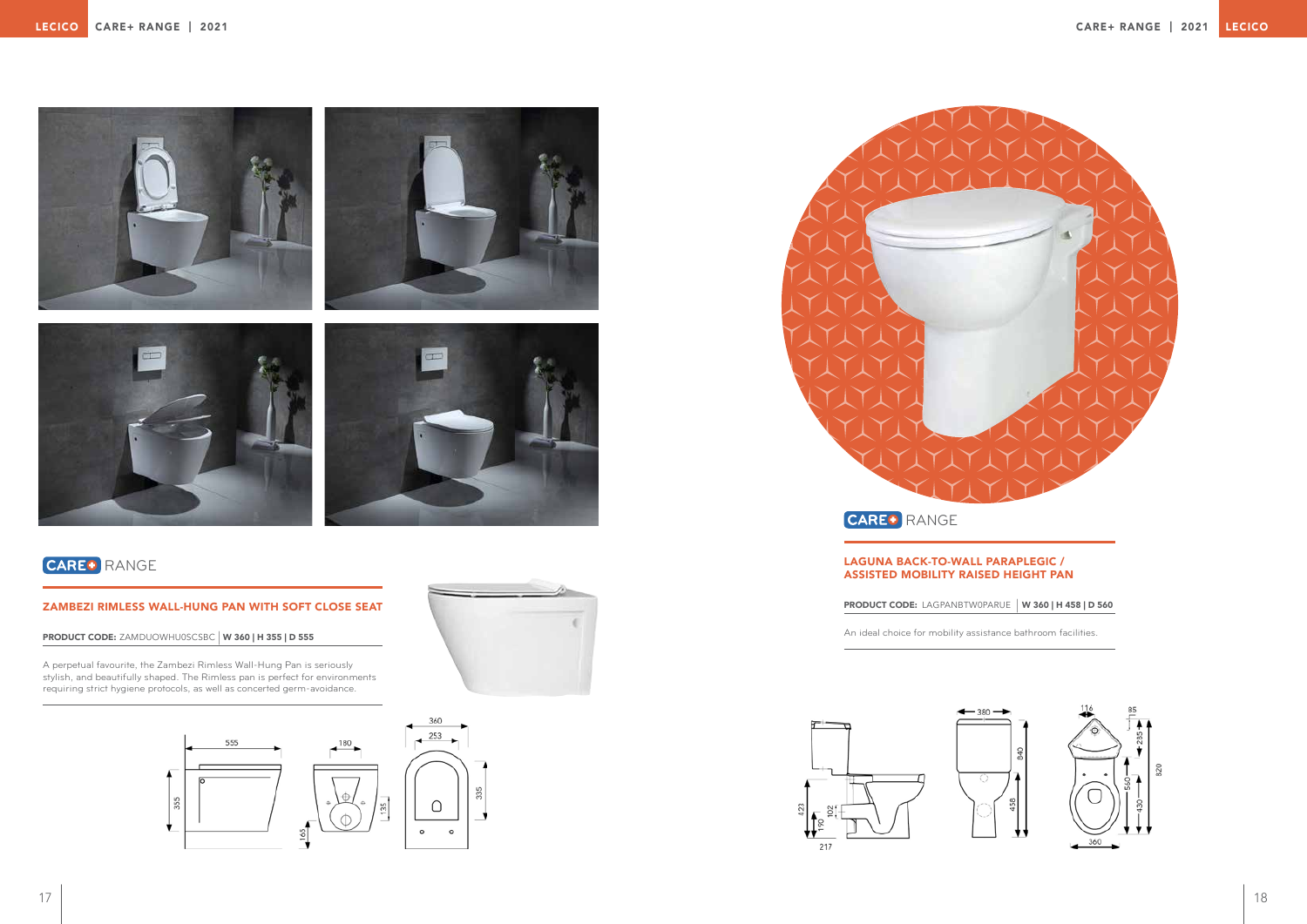## CARE+ RANGE

# GRAB RAILS

Lecico offers two mobility assistance Grab Rails as part of its Care+ range, a Cistern Grab Rail and a Dog-Leg Grab Rail. These stainless steel grab rails provide secure grab reach and leverage for users.

We recommend the use of these grab rails for:

- Elderly / frail individuals
- Individuals with permanent and semi-permanent physical mobility concerns or challenges
- Individuals with temporary mobility concerns or challenges (including post-operative patients, individuals with sports injuries, individuals with orthopaedic injuries)
- Wheelchair users
- Healthcare and medical environments
- Physical rehabilitation and treatment facilities
- Any commercial or residential site that requires accessible bathroom facilities for its users

These stainless steel grab rails (Cistern Grab Rail, and, Dog-Leg wall Grab Rail) can be ordered on their own, or, they can be ordered as an add-on product with the Atlas Paraplegic Assisted Mobility Close-Couple WC Set, or, with the Atlas Paraplegic Assisted Mobility Low Level WC Set.

![](_page_11_Picture_13.jpeg)

## CARE<sup>+</sup> RANGE

#### ATLAS RAISED PARAPLEGIC LL WITH 2-PIECE GRAB RAILS COMBO (DOG-LEG GRAB RAIL AND CISTERN GRAB RAIL)

PRODUCT CODE: PARSETLLB0RAIBE | W 460 | H 1033 | D 790

The addition of the two Grab Rails are highly recommended as they provide extra grab reach security, leverage and peace of mind for users.

![](_page_11_Figure_18.jpeg)

![](_page_11_Picture_21.jpeg)

### ATLAS RAISED PARAPLEGIC CC & 2-PIECE GRAB RAILS COMBO (DOG-LEG GRAB RAIL AND CISTERN GRAB RAIL)

PRODUCT CODE: PARSETCCB0RAIBE | W 443 | H 855 | D 731

The addition of the two Grab Rails are highly recommended as they provide extra grab reach security, leverage and peace of mind for users.

![](_page_11_Figure_26.jpeg)

![](_page_11_Picture_20.jpeg)